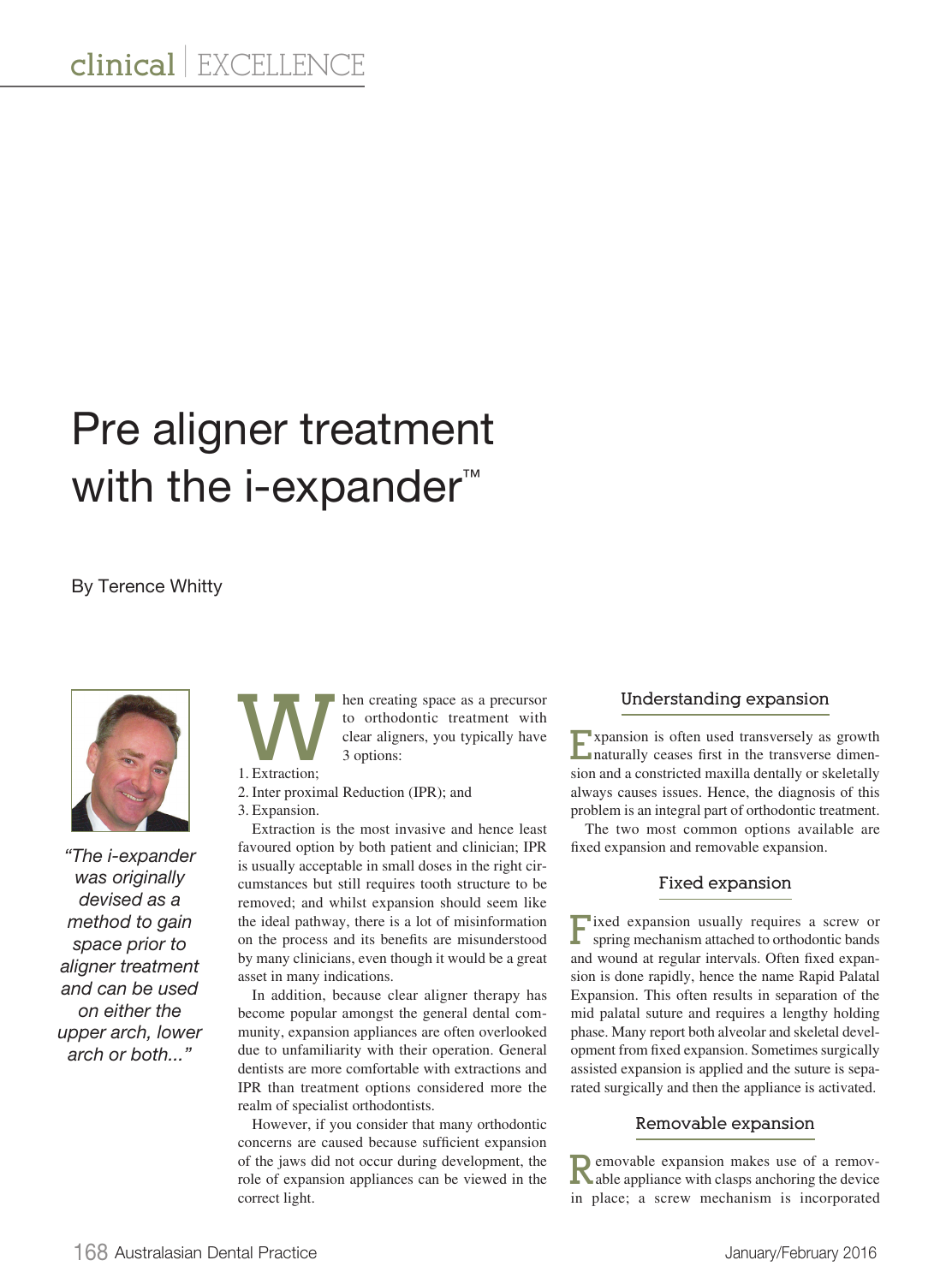# **clinical** | EXCELLENCE



and this is wound at regular intervals. The most common types of screws for removable plates will expand 1mm per 360-degree revolution of the screw. Often the screw is adjusted a quarter turn per week, creating one millimetre of expansion per month. Within 3-4 months, a good 3mm of space gain can often be seen. A lot of people believe this is only a dental alveolar change and amounts of tipping. Some disagree and say there is separation of the suture as well as other skeletal changes. Either way, it can be most useful in helping to create space.

There is great debate in the dental community regarding expansion especially with removable appliances, including exactly what is achieved and at what age it can and cannot be used. Suffice to say, it's beyond the scope of this article to enter the debate but it is fair to say many practitioners have reported and published great success with slow removable expansion in adults and children.

### **i-expander development**

The i-expander was developed as a solution to the shortcomings of standard removable expanders, namely:

- **1. Clasping issues.** Usually metal clasps are incorporated to hold the expansion appliance in place. These often need to be adjusted and the constant insertion and removal can cause stresses on the wire and breakages are common. Wire clasps are often not a cosmetic solution and disliked by patients wanting a cosmetic solution.
- **2. Bulky acrylic plate.** The nature of acrylic is that it needs to be a certain thickness to have sufficient strength. Often removable expansion devices are bulky and uncomfortable and can affect the speech, especially in appliance conscious adults.
- **3. Molar tipping.** Most removable expanders will cause some molar tipping and this can be difficult to control. Sometimes covering the occlusal surfaces with "bite platforms" can assist but tends to make the appliance very bulky.
- **4. Cosmetic issues.** Often removable expanders are not suitable for the appliance conscious patient. It does not fit in with the mindset of the patient when they think of "Invisible Orthodontics".
- **5. Expense.** Expanders require a reasonable amount of skill to be constructed well and can be expensive. Often they are lost or damaged and need to be replaced or repaired at high expense to the patient.

In response to these traditional shortcomings, the i-expander boasts the following advantages over the standard removable expander:

**1. Claspless design.** There are no metal clasps incorporated into the design of the i-expander. The appliance is anchored to the posterior teeth using a thermoformed polycarbonate shell and gives excellent retention and comfort. This also makes the retention component very durable and resistant to failure, as well as cosmetically pleasing for the patient.